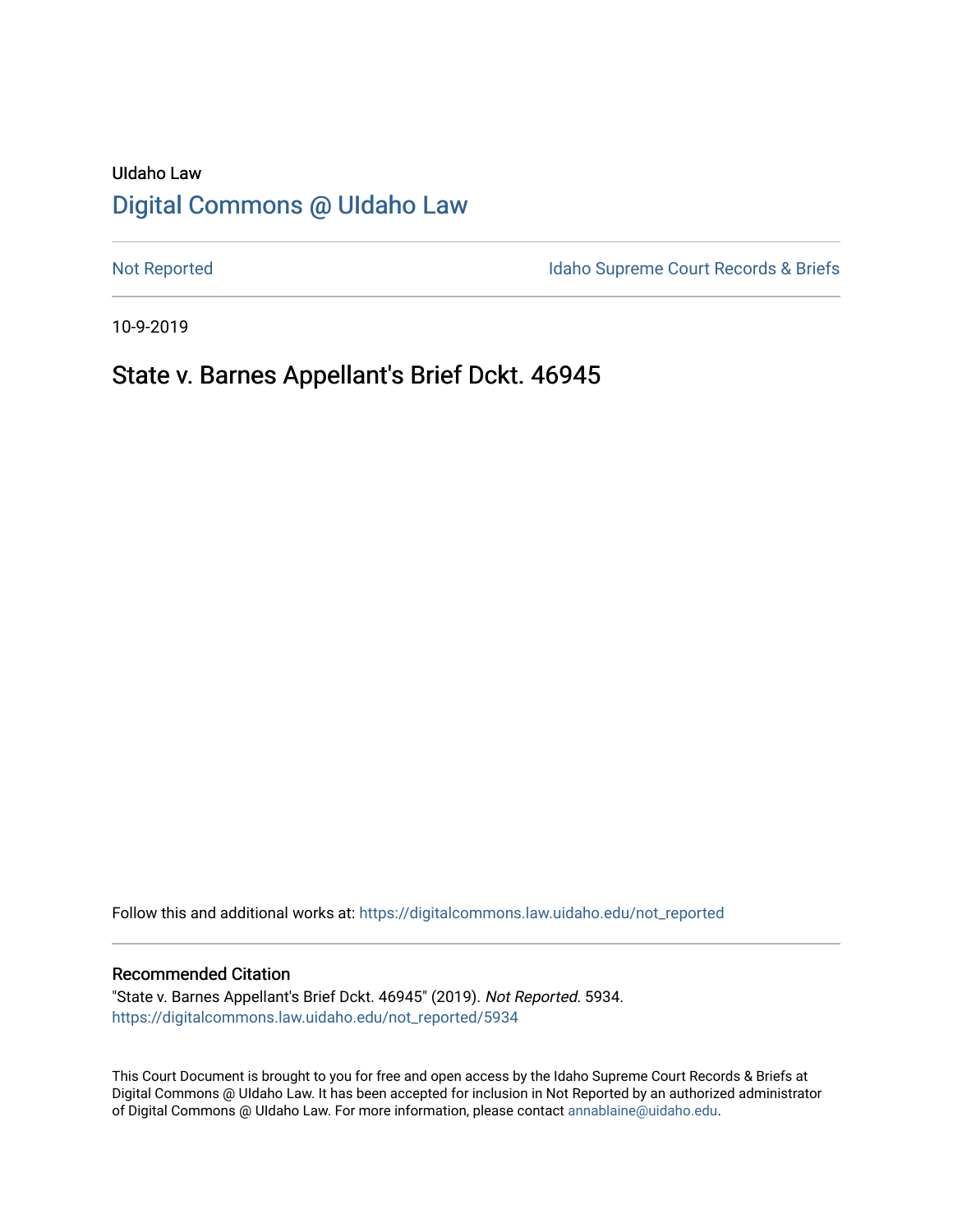Electronically Filed 10/9/2019 9:37 **AM**  Idaho Supreme Court Karel Lehrman, Clerk of the Court By: Brad Thies, Deputy Clerk

ERIC D. FREDERICKSEN State Appellate Public Defender I.S.B. #6555

BRIAN R. DICKSON Deputy State Appellate Public Defender I.S.B. #8701 322 E. Front Street, Suite 570 Boise, Idaho 83702 Phone: (208) 334-2712 Fax: (208) 334-2985 E-mail: documents@sapd.state.id. us

## IN THE SUPREME COURT OF THE STATE OF IDAHO

| STATE OF IDAHO,       |                             |
|-----------------------|-----------------------------|
|                       | NO. 46945-2019              |
| Plaintiff-Respondent, |                             |
|                       | ADA COUNTY NO. CR01-18-1179 |
| V.                    |                             |
| CANDACE JOY BARNES,   | <b>APPELLANT'S BRIEF</b>    |
| Defendant-Appellant.  |                             |
|                       |                             |

# STATEMENT OF THE CASE

# Nature of the Case

Candace Barnes appeals, asserting the district court abused its discretion by imposing an excessive sentence and failing to sufficiently consider the mitigating factors in her case. As such, this Court should reduce her sentence as it deems appropriate, or alternatively, vacate her sentence and remand this case for a new sentencing determination.

### Statement of the Facts & Course of Proceedings

Pursuant to a plea agreement, Ms. Barnes pied guilty to possession of a controlled substance. (Tr., p.4, Ls.16-18.) In exchange, the State agreed to dismiss other misdemeanor charges and to recommend a unified sentence of seven years, with three years fixed, and retained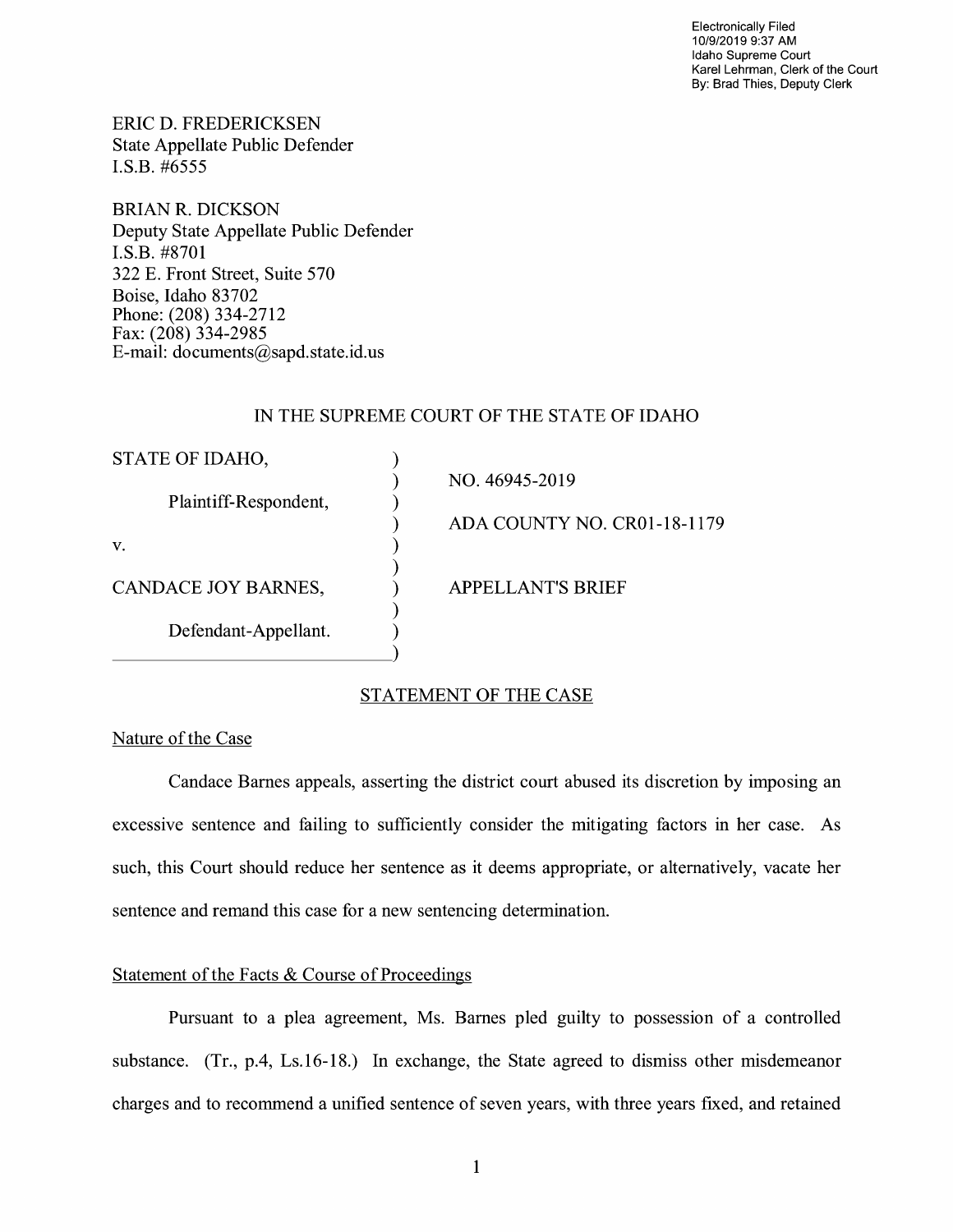jurisdiction. (Tr., p.4, Ls.19-23.) At that time, Ms. Barnes informed the district court that she suffers from several mental health issues. (Tr., p.10, Ls.1-9; R., p.53.) Unfortunately, Ms. Barnes missed her PSI appointments. (R., p.65.) As a result, the district court held a hearing, at which it revoked her bond. (R., p.65.) Ms. Barnes attempted to run from the courtroom, fighting with a bailiff as she did so.  $(R., p.65; PSI, p.46.)<sup>1</sup>$  Ms. Barnes subsequently apologized and took responsibility for her conduct at the bond revocation hearing, recognizing the impact it had on everyone involved. (Tr., p.41, Ls.1-14, p.42, Ls.2-5.)

The presentence report explained that, while Ms. Barnes had received mental health treatment in the past, she had stopped taking her medications in 2015. (PSI, p.11.) It noted that, since being incarcerated, Ms. Barnes had started receiving her medications again. (PSI, p.11.) The presentence evaluations gave rule-out diagnoses for post-traumatic stress disorder, major depression, generalized anxiety, somatic disorders, and attention deficit hyperactivity disorder. (PSI, p.18.) However, they did not make any recommendations for treatment of those conditions because Ms. Barnes was already receiving treatment for those conditions. (PSI, p.30.) They did recommend intensive outpatient treatment for her substance abuse issues. (PSI, p.27.)

At the ensuing sentencing hearing, the district court found that, due to Ms. Barnes' conduct, the prosecution was no longer bound by the terms of the plea agreement. (Tr., p.27, Ls.2-3, p.33, Ls.3-15.) The prosecutor stood by its recommendation for the length of the sentence, but did argue that sentence should be executed instead of subject to retained jurisdiction. (Tr., p.27, Ls.17-20.) Defense counsel noted that Ms. Barnes had been doing better after being incarcerated, as she had started getting stabilized on her mental health medications. (Tr., p.39, Ls.15-18.) As such, he recommended the district court retain jurisdiction to see if her

<sup>&</sup>lt;sup>1</sup> "PSI" refers to the electronic document "Barnes 46945 psi" and uses the electronic page numbers.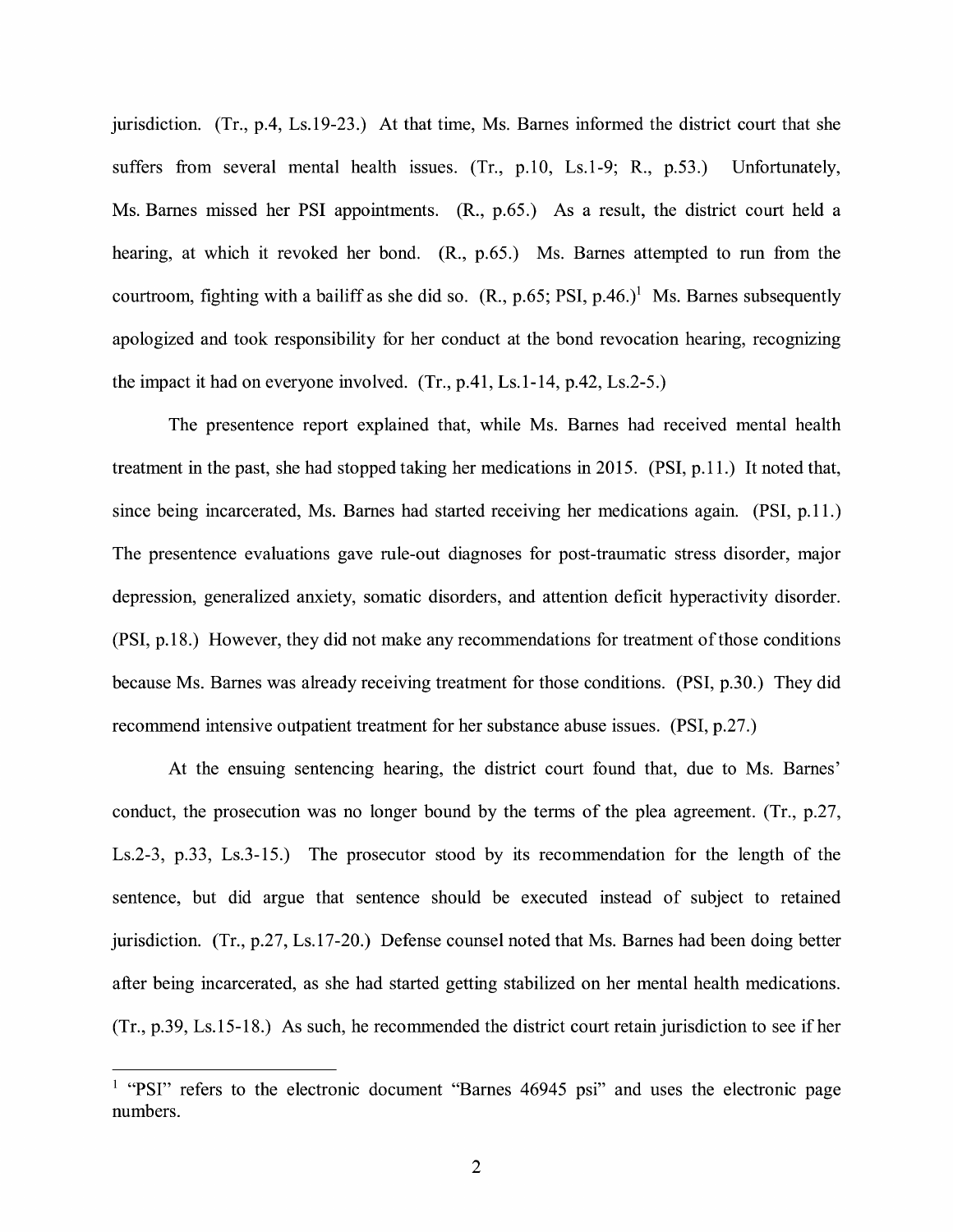new stability and sobriety would actually take hold. (Tr., p.39, Ls.19-24.) The district court expressed its concern that Ms. Barnes conduct in this case reflected a pattern of short-term efforts at rehabilitation which usually ended in a relapse. (Tr., p.44, L.25 - p.45, L.5.) This was due to poor judgment, where bad decisions outweighed her good qualities and efforts. (Tr., p.45, L.20 - p.46, L.11.) It ultimately decided to impose a unified sentence of seven years, with two and one-half years fixed. (Tr., p.47, Ls.9-11.) It explained it would not impose a harsher sentence because it needed to be balanced against the magnitude of the original offense. (Tr., p.47, Ls.11-14.) However, it explained it would not give more leniency either because there needed to be some balancing against her poor judgment, evidenced by her actions at the bond revocation hearing. (Tr., p.46, Ls.14-19.) Ms. Barnes filed a notice of appeal timely from the resulting judgment of conviction. (R., pp.72-76.)

#### ISSUE

Whether the district court abused its discretion by imposing an excessive sentence on Ms. Barnes.

#### ARGUMENT

#### The District Court Abused Its Discretion By Imposing An Excessive Sentence On Ms. Barnes

Sentencing decisions are committed to the district court's discretion. *State v. Reinke,* 103 Idaho 771, 771 (Ct. App. 1982). Where a defendant contends that the sentencing court imposed an excessively harsh sentence, the appellate court will conduct an independent review of the record, giving consideration to the nature of the offense, the character of the offender, and the protection of the public interest. *See id.* at 772. Accordingly, in order to show an abuse of discretion in the district court's sentencing decision, he must show that, in light of the governing criteria, the sentence is excessive considering any view of the facts. *State v. Jackson,* 130 Idaho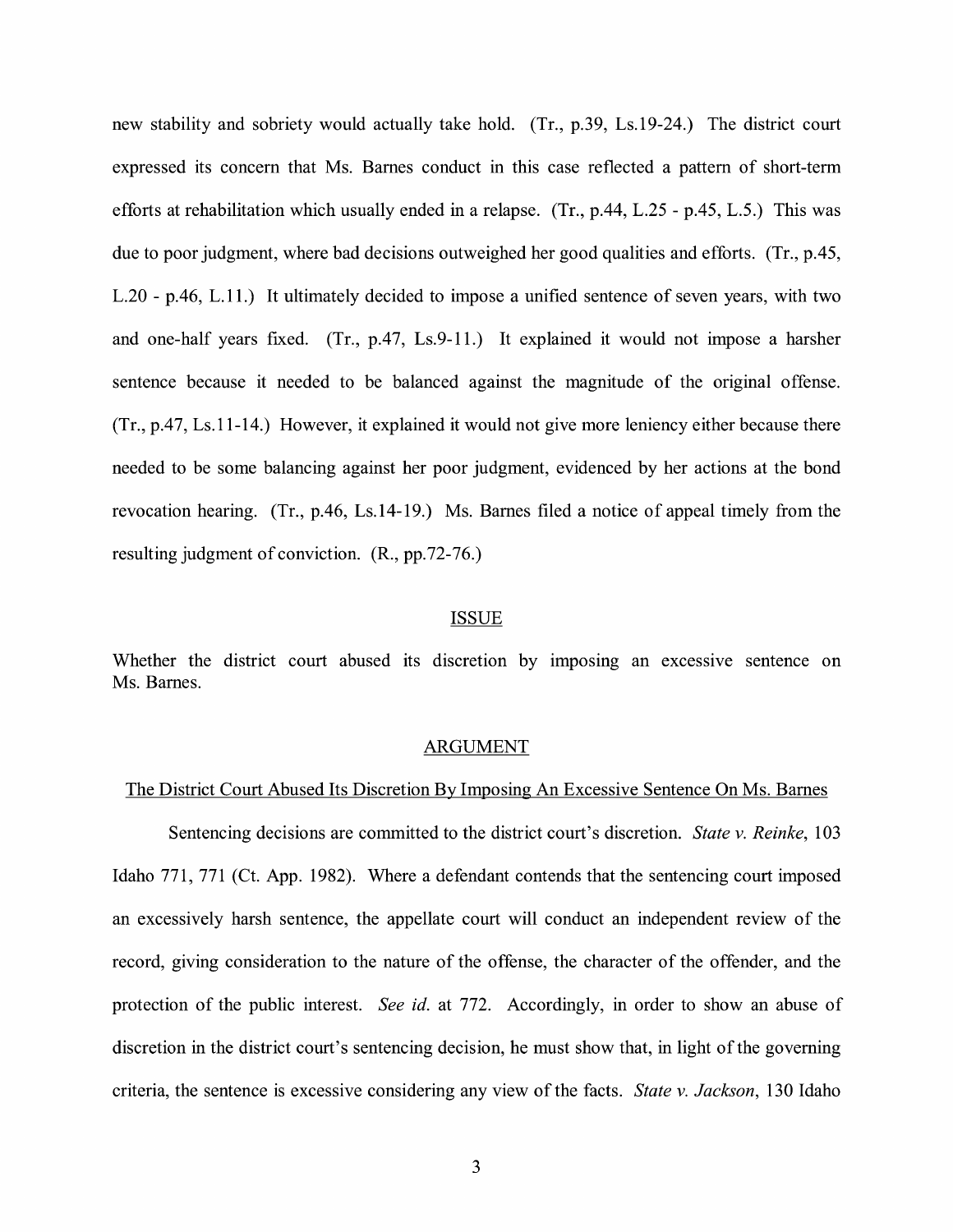293, 294 (1997); *see Lunneborg v. My Fun Life*, 163 Idaho 856, 863-64 (2018) (articulating the standard for reviewing whether the district court abused its discretion). The governing criteria, or sentencing objectives, are: (1) protection of society; (2) deterrence of the individual and the public generally; (3) the possibility of rehabilitation; and (4) punishment or retribution for wrongdoing. *State v. Charboneau*, 124 Idaho 497, 500 (1993).

The protection of society is the primary objective the court should consider. *Id*. The Idaho Supreme Court has indicated that rehabilitation is usually the first means the district court should consider to achieve that goal. *See State v. McCoy*, 94 Idaho 236, 240 (1971), *superseded on other grounds as stated in State v. Theil*, 158 Idaho 103 (2015); *accord State v. Bickhart*, 164 Idaho 204, 206 (Ct. App. 2018) (noting the preference identified in *McCoy* does not preclude a sentence of incarceration, if that is ultimately the best method to achieve the goals of sentencing). In other words, while the district court may place significant weight on one of the goals of sentencing, that does not mean it can ignore mitigating factors speaking to one of the other goals as being insignificant or unimportant. *See State v. Knighton*, 143 Idaho 318, 320 (2006) (noting that the failure to sufficiently consider various mitigating factors has resulted in abuses of sentencing discretion in several cases).

In this case, the district court noted the importance of trying to fashion a sentence for the crime which Ms. Barnes actually admitted in this case. (*See* Tr., p.47, Ls.11-14.) To that point, when considering the nature of the underlying offense, the prosecutor agreed to recommend a period of retained jurisdiction. (*See* Tr., p.4, Ls.19-22.) It was only in light of Ms. Barnes' conduct at the bond revocation hearing that he decided to recommend an executed sentence instead. (*See* Tr., p.27, L.17 - p.28, L.10.)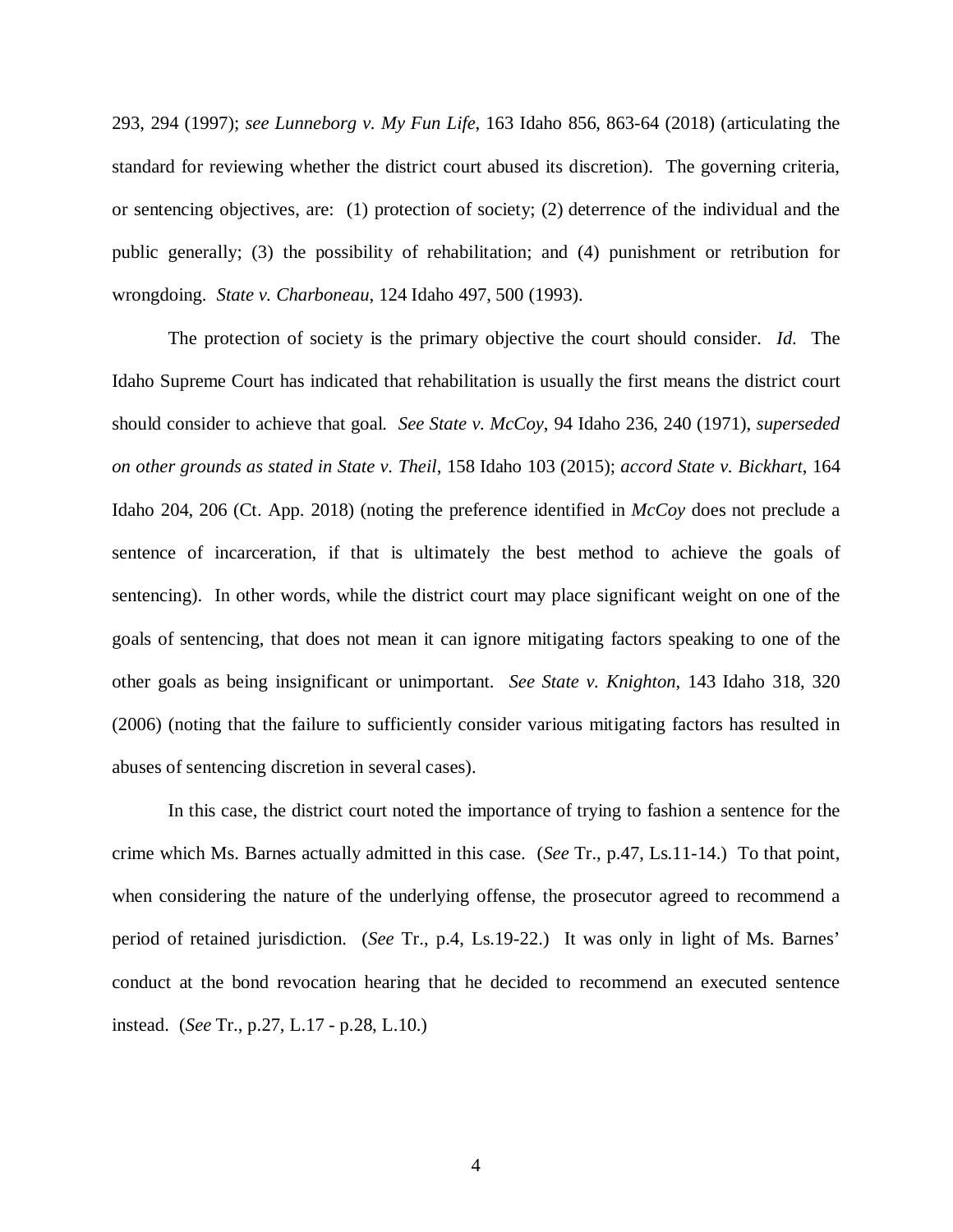It is, however, important to remember the roll that Ms. Barnes' mental health issues played in her behavior at the bond revocation hearing (though it does not excuse that behavior). Ms. Barnes was not on her medication at the time of the bond revocation hearing. *(See* PSI, p.11.) As defense counsel pointed out, she was beginning to show signs of improvement in that regard in the jail, as she was getting stabilized on proper medication and achieving sobriety. (Tr., p.39, Ls.15-18.) Therefore, defense counsel's recommendation for a period of retained jurisdiction would have best served all the goals of sentencing.

A period of retained jurisdiction would encompass appropriate deterrence and retribution for the underlying charge,<sup>2</sup> particularly given the incarceration that occurs during the rider program. However, it would better promote rehabilitation and, ultimately, the protection of society, because it would allow the district court to see if her new sobriety and stability would hold, and, through the benefits of this particular program,<sup>3</sup> Ms. Barnes could break the cycle of short-term gains undermined by poor judgment. *(See* Tr., p.39, Ls.19-24; *compare* Tr., p.44, L.25 - p.45, L.5 (the district court pointing out the cycle that Ms. Barnes had been in).)

As such, the district court abused its discretion by not retaining jurisdiction in Ms. Barnes' case.

<sup>2</sup>Since the fight with the officer was being addressed in a separate case *(see* Online Repository for CR0 1-18-1179), this sentence did not need to try to address deterrence and retribution for that conduct. *See State v. Findeisen,* 133 Idaho 228 (Ct. App. 1999) (discussing the situation when multiple judges are handling different aspects of a case. In *Findeisen,* one judge was addressing new charges and the other was addressing an allegation of probation violation based on those new charges).

<sup>&</sup>lt;sup>3</sup> As the prosecutor pointed out, Ms. Barnes has been afforded treatment opportunities in prior cases. (Tr., p.33, L.22 - p.32, L.6.) However, one was the Therapeutic Community rider program (PSI, p.7), which has since been abandoned because it was not effective. *See* Betsy Z. Russell, *Idaho prisons halt treatment program that was actually leading to more recidivism*, The Spokesman-Review, Sept. 18, 2015, *available at* https://www.spokesman.com/blogs/boise/ 2015 / sep/ 18/idaho-prisons-halt-treatment-program-actually-was-leading-more-recidivism/.